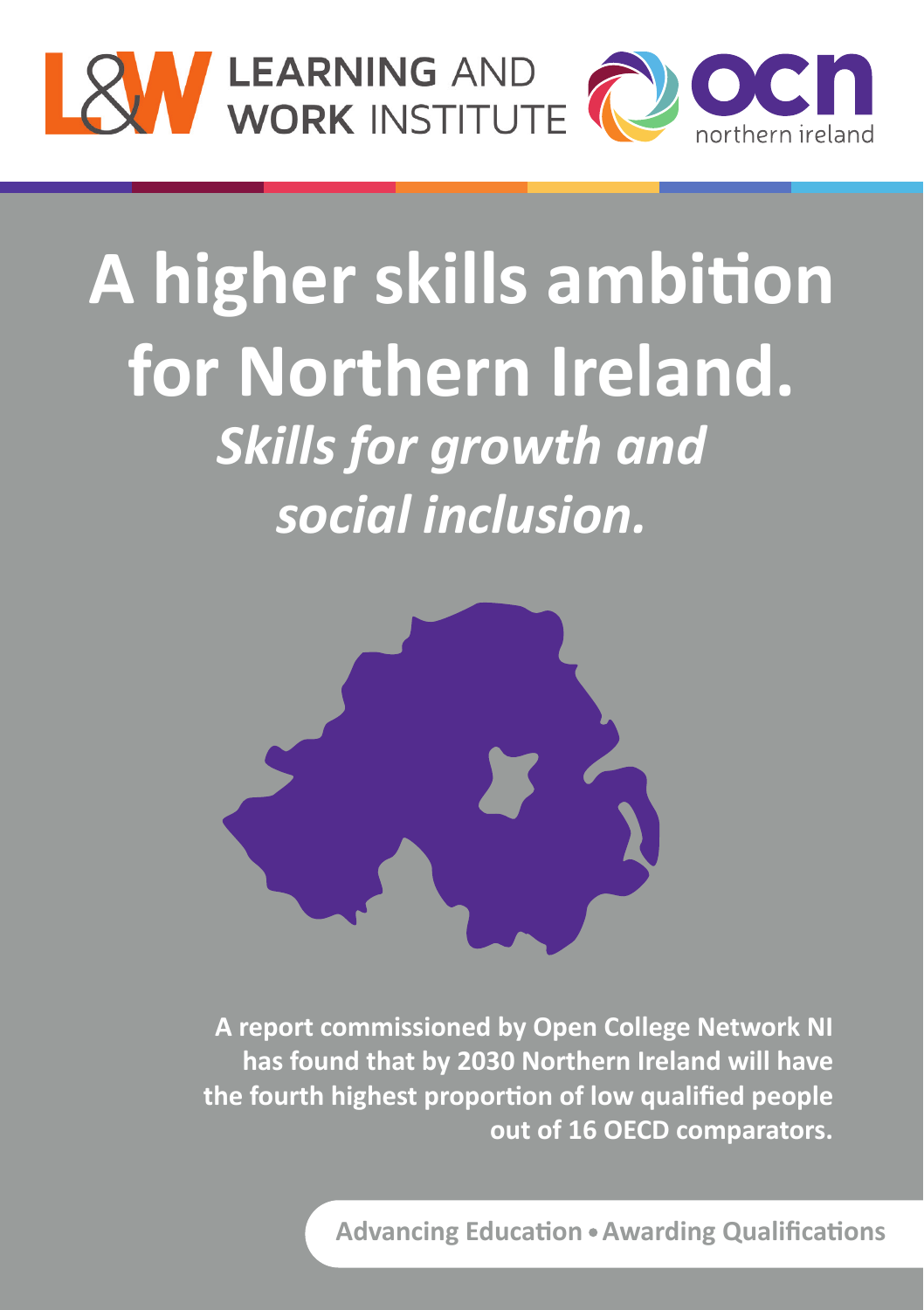## **Northern Ireland Skills Falling Behind**

Northern Ireland risks slipping further behind other countries in the skills of its people, a new report by a leading research institute finds.

The report, from the Learning and Work Institute, looks at how the NI skills profile compares to other countries by 2030. It finds that in 2030 Northern Ireland may have a substantially higher proportion of people without the equivalent of GCSE level qualifications than the OECD

100%



average (17.4% compared to 12.8%) and a lower proportion with at least a degree-level qualification (44.9% compared to 47.8%).

According to the new report by 2030 Northern Ireland may have the fourth highest proportion of low qualified people out of 16 OECD comparators. Northern Ireland's skills profile in 2030 will struggle to match the UK's position today, despite a further ten years to improve skills.

the number of people claiming<br>unemployment-related benefits has doubled since March 2020

58,000

more people in work if Northern Ireland's employment rate matched Great Britain's In comparison, the Republic of Ireland would be joint first for the proportion of people with high qualifications and have the joint lowest proportion with low qualifications.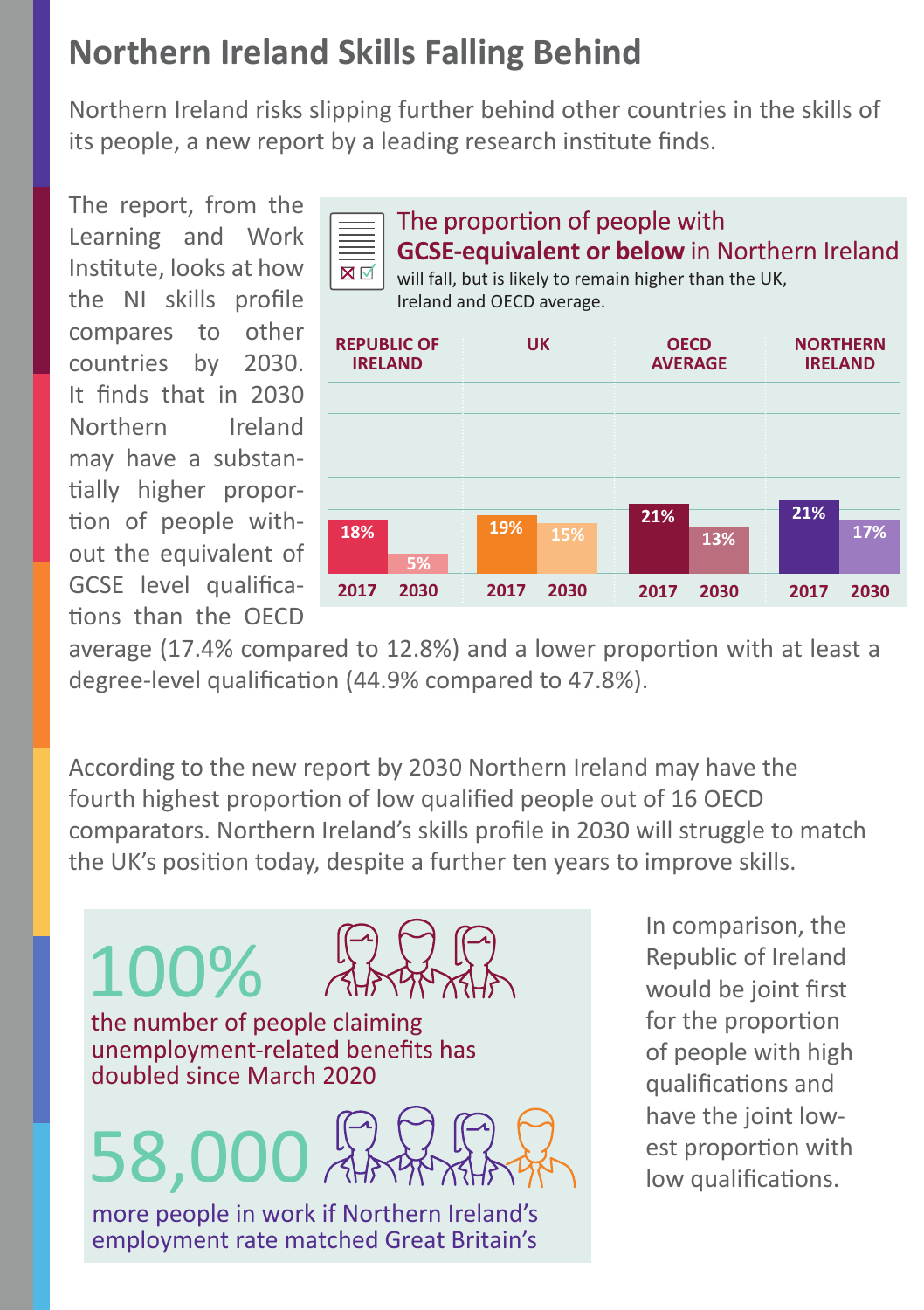## **Investing in a Higher Ambition for Skills in NI**



Learning and Work Institute Chief Executive, Stephen Evans, states "The importance of learning and skills have been heightened by the coronavirus pandemic. Many more people will need help to find work or to retrain. Our report shows that Northern Ireland's skills are likely to improve, but still lag behind other countries. If we want a prosperous, fair, and inclusive Northern Ireland, we need to invest in a higher ambition for learning and skills."

### **50 YEAR CAREER**

#### Young people leaving full-time education today are likely to have 50 year careers meaning they will need to **retrain** and **update their skills**.

Large differences in literacy and numeracy skills by family background affect career opportunities. A period out of work when young has a long-term scarring effect on pay and job prospects.



Paul Donaghy OCN NI, Research Project Manager, commented: "We recognise the life changing power of learning, its contribution to increased employment opportunities, improved productivity, increased income and a reduction in health and social inequality in society. Learning must become the golden thread running through public policy."